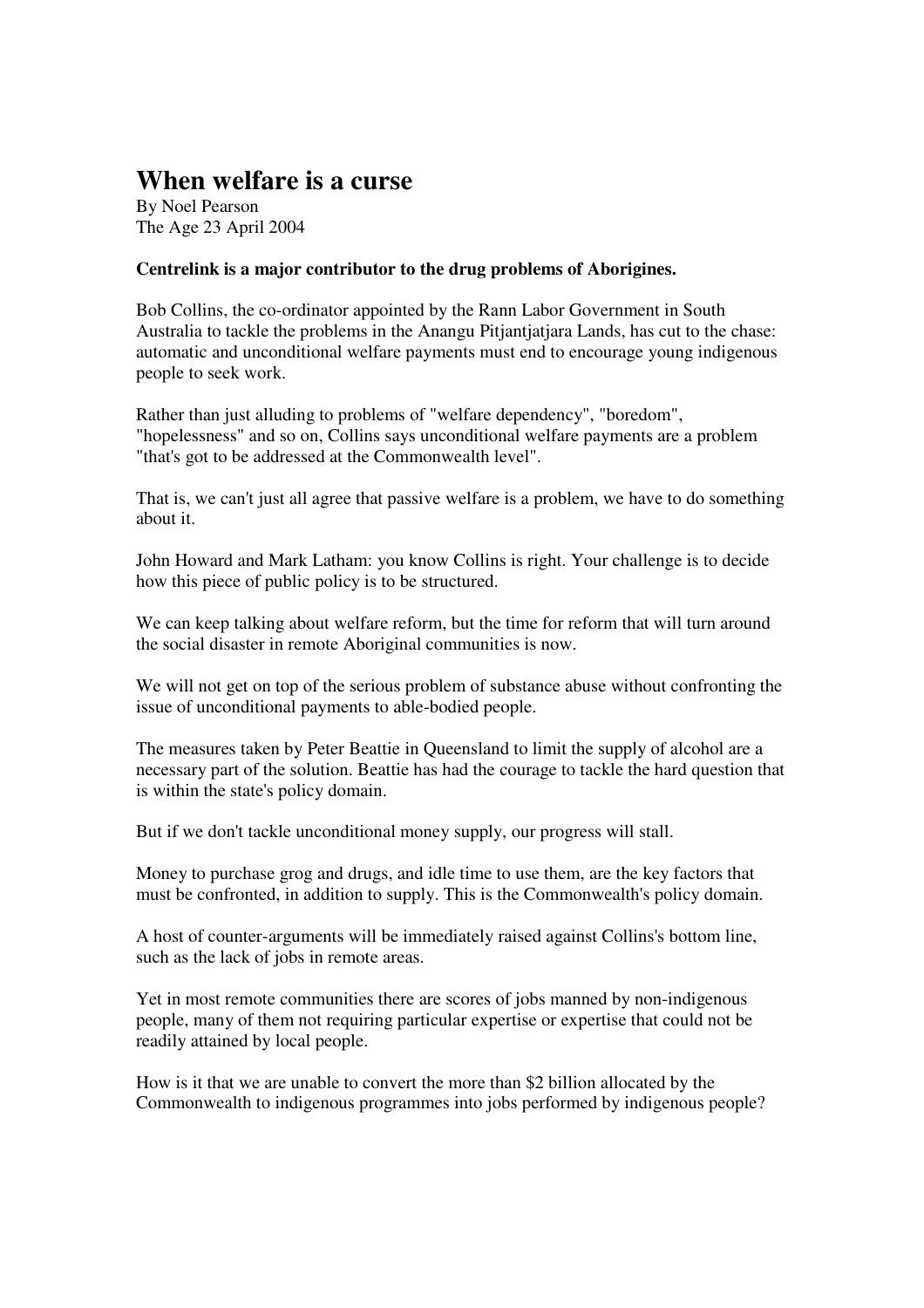The answer is that there is no firm bottom line in the welfare system that young indigenous people enter as they approach adulthood. As long as that system does not say "there is no alternative to work, education and training", all the youth programs and interventions will come to very little.

There needs to be both help and hassle.

At present the welfare system provides unconditional income support to young people once they leave school. It immediately provides an easy option to young people: you don't have to undertake further education or gain skills or work, because you will receive an income regardless.

This path of least resistance becomes the road well-travelled. Young people have free money to purchase grog, cannabis and other substances. They soon become addicted. Thereafter the welfare system pays for their addiction.

A major contributor to the weekly drug habits of young Australians is Centrelink.

This may be an outrageous thing to say, but it is the truth.

If we want to ameliorate the tragic situation that Bob Collins is talking about in remote indigenous communities, then we have to end unconditional welfare payments.

The Federal Government has talked the talk on welfare reform, and a program was devised around "Community Participation Agreements", but nothing has emerged after four years. I do not know of one CPA being implemented in any community across the country.

The Commonwealth Department of Family and Community Services has given us strong support on the help side of income-support reform. It has worked with us, in partnership with the Westpac Bank, to implement Family Income Management facilities for families to budget their income.

But another reform on the hassle side of income support, which we in Cape York Peninsula have attempted to pursue, has gone nowhere. Too many of the "mutual obligation" and "shared responsibility" policies skirt around the real needs, and the mainstream bureaucracies end up putting off reform for another day.

Bob Collins's suggestions appear self-evident against the background of social collapse in central Australia. Unfortunately, indigenous welfare reform is hostage to the lack of progress in mainstream welfare reform.

But if Australia is truly empathetic to the waste and suffering of young indigenous people, and of those who love them, then we must take Bob Collins's plain advice as the starting point.